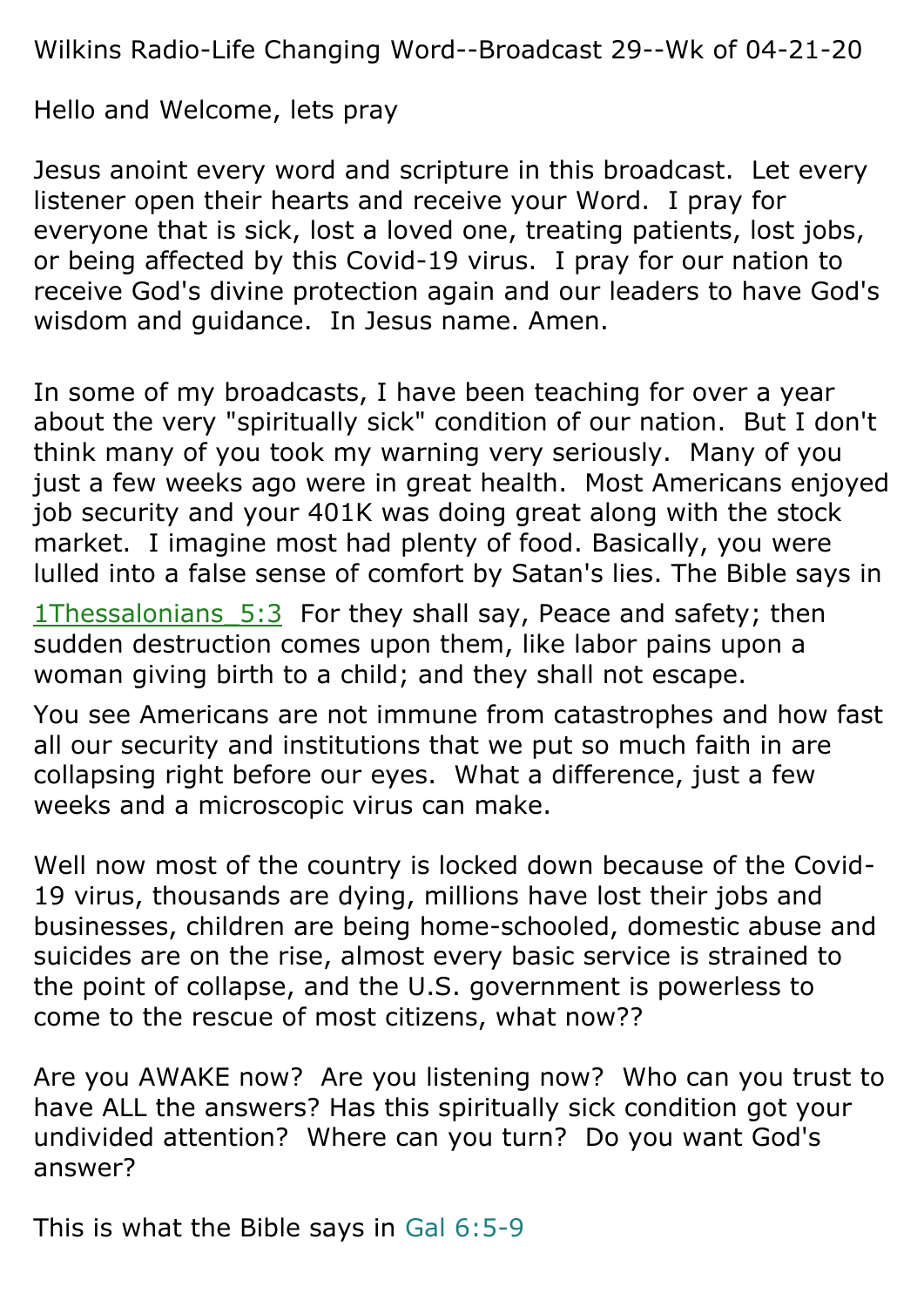Every man shall bear his own sin and reap his own harvest. No one can hide their actions from God.

Do not be deceived; God is not mocked, ridiculed, or scorned

What seeds a man sows, the same seeds he planted are the seeds he will harvest.

For what seeds we sow to our flesh or sin nature, we will reap from our flesh ruin and destruction; but he that sows to the Spirit will reap from the Spirit a harvest from God which is eternal life.

So then, while we as individuals have the opportunity, let us do good to all people. Do not become weary in doing good because in due season we will reap blessings.

God's Word does not lie. Whatever we sow, we will reap. Well Americans having been sowing seeds of destruction, for example: The American media has mocked Christians and scorned our values. This nation has tolerated abortion and homosexuality.

Jesus and prayer has been removed from our schools and public places.

Christian students are afraid to speak up on college campuses for fear of retribution from professors and school organizations.

TV, radio, music, magazines, movies, and social media is full of ungodly content.

Some politicians push an ungodly agenda that is destroying the Christian foundations of our nation.

Even some who profess to be Christians have taken their focus off of seeking the Kingdom of God first, but now concentrate on how to make more money and buy more stuff.

I have said many times in the last year that it is time for America and especially American Christians to "Wake Up". Because Jesus says in

**Mat 5:45** That you may be the children of your Father which is in heaven: but God makes the sun to rise on the evil and on the good, and God sends rain on the just and on the unjust.

You see this Covid-19 virus is a microbe that is affecting all continents, all nations, and all peoples.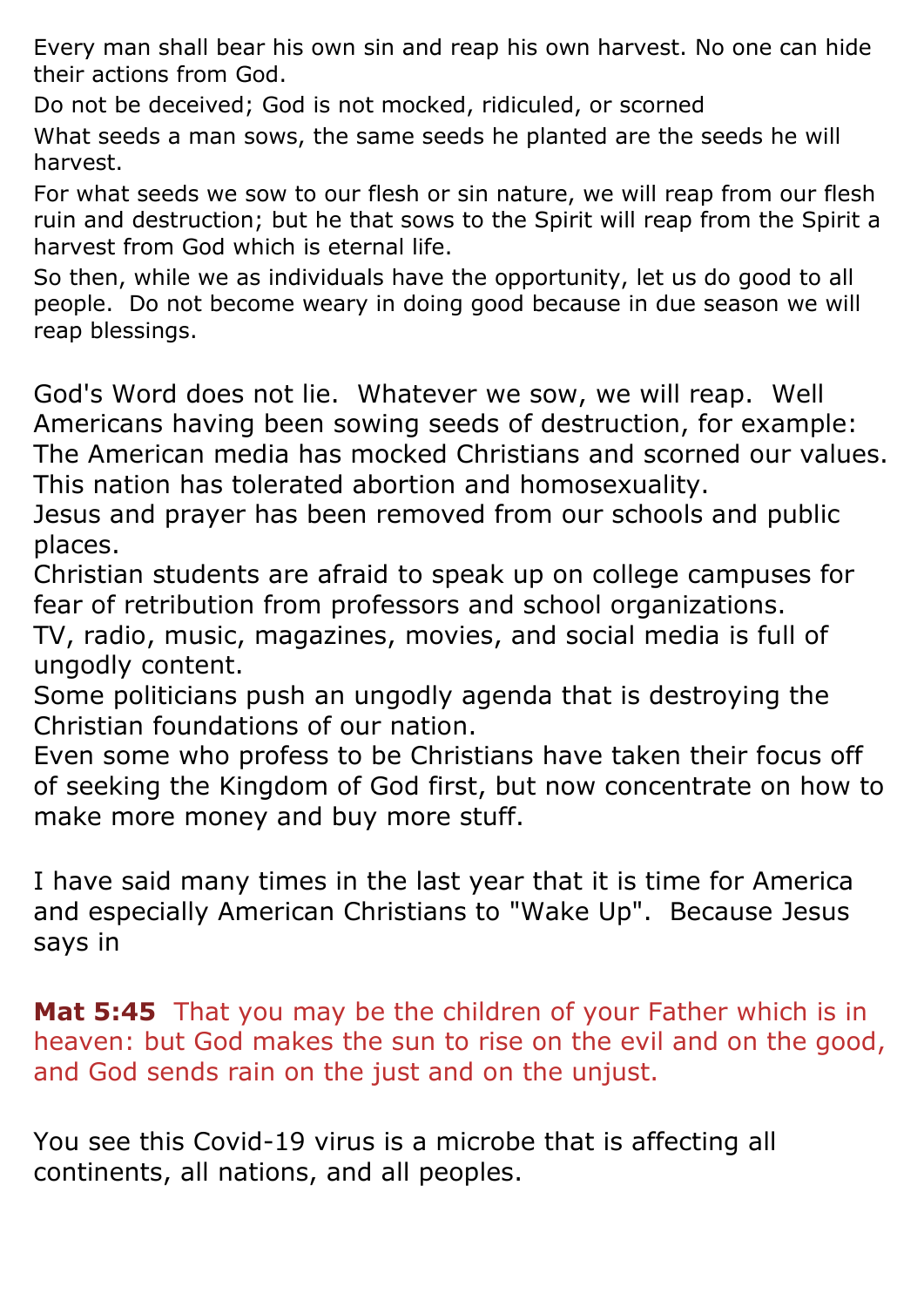So where do we go from here? What can we do as individuals to save our families and our nation?

I am calling for Christian Americans to enter a time of prayer and fasting for our nation and for our leaders. I am asking you to commit some time every week or every day if you can and fast a meal and use the time that you would to eat a meal and pray for our country. I want you to perform this every week during this virus outbreak and extend your prayers and fasting through the economic recovery and elections this year. I am asking you to pray for the current and future leaders. Pray for those that are sick and dying. Pray for those who are performing basic and necessary jobs like: Doctors, nurses, soldiers, police, firemen, postmen, grocery workers, truck drivers, delivery drivers, pharmacist, pastors, and utility workers. Please start this week and invite others to join you. Contact your church, your friends on Face book, co-workers, neighbors, and family. Start a prayer chain just like you would for a sick person who is very ill and needs healing.

God's Word says in 2Chronicles 7:14 If my people, which are called by my name, shall humble themselves, and pray, and seek my face, and turn from their wicked ways; then will I hear from heaven, and will forgive their sin, and will heal their land.

This scripture, tells God's followers and believers , not the heathen or ungodly, to humble themselves, repent of their sins, turn from their wicked ways and cry out in prayer to God to heal this nation.

It is up to American Christians to seek God and pray for this nation. Of course, I hope that many that are not born-again will also repent and pray for our nation to be healed and restored and blessed again.

In addition, God's Word instructs us to pray for those who are in authority over us.

In Psalms, the Word also says, that if the righteous foundations are removed, what can even a believer do?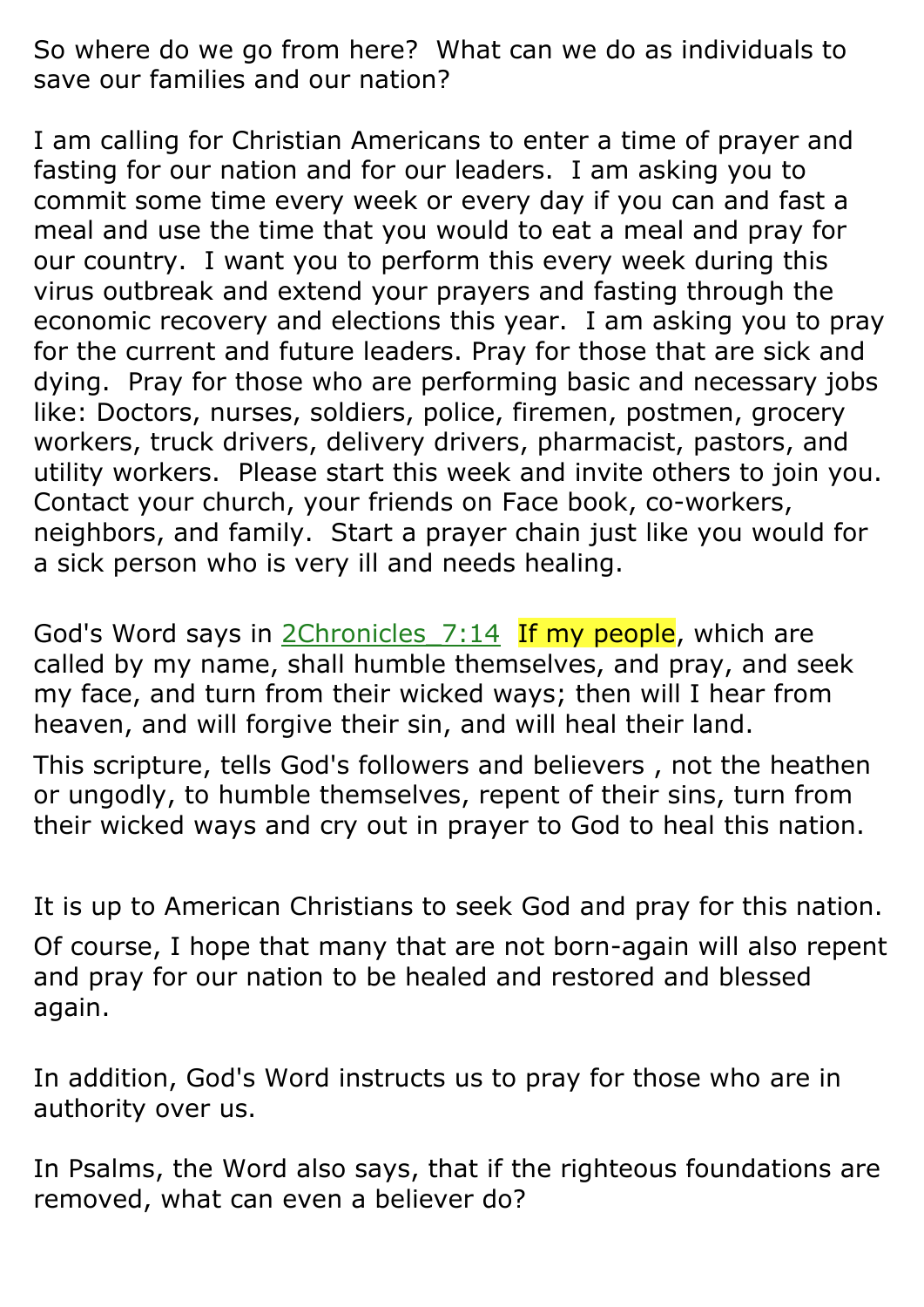America is under attack. America is at war. Yes we have foreign countries and terrorist groups that are our enemies. We also have some of our own citizens that would like to see America fail. These are foreign and domestic flesh and blood enemies. We are also under attack from a microbe called Covid-19.

However, we also have a spiritual enemy. This enemy is not flesh and blood, but an unseen power of darkness and wickedness in high spiritual places that is waging war against our nation. The spiritual war can't be fought with tanks, bullets, missiles, or vaccines. Also, you cannot defeat a satanic attack with highly educated arguments and state of the art medical technology. A spiritual attack is fought and won on our knees, praying, repenting, fasting and having a true change of heart.

We are not going to have a healthy nation if we don't stop the hate, the anger, the rage, the malicious acts, dirty political fighting, ungodly behavior, and caring more about obtaining personal power and wealth over addressing the serious needs of the people and returning to the Godly values of the Bible.

2 Thessalonians CHAPTER 2: 10-12

10 Satan will use every kind of evil deception to fool those on their way to destruction, because they refuse to love and accept the truth that would save them.

11 So God will cause them to be greatly deceived, and they will believe Satan's lies.

12 Then they will be condemned for enjoying evil rather than believing the truth.

Are you being deceived and fooled by Satan's lies? Are you refusing to act in love and accept the truth of God's Word that has the power to save you and your family from destruction? Will you be condemned because you are enjoying an evil lifestyle or will you repent of your evil ways and accept God's truth?

You will reap what you sow Your future of you and your family and the future of America is in your hands.